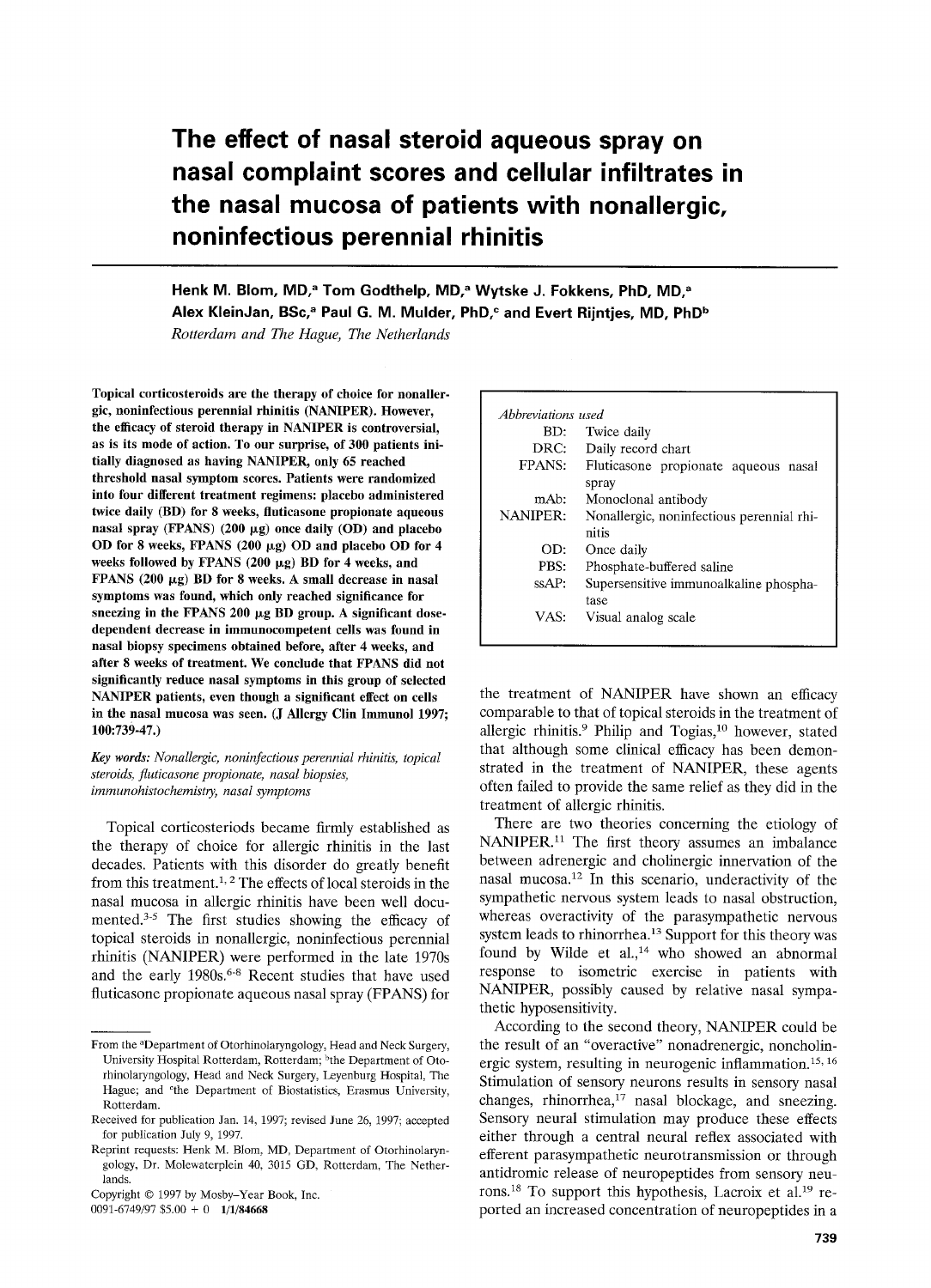#### TABLE I. Selection criteria for NANIPER

| Inclusion criteria                                                                                                                                                                                                                                   |   |
|------------------------------------------------------------------------------------------------------------------------------------------------------------------------------------------------------------------------------------------------------|---|
| Age between 16 and 64 years                                                                                                                                                                                                                          |   |
| Negative skin prick test response to house dust mite, tree<br>pollen mix, grass pollen mix, bijvoet, Alternaria, Aspergil-<br>lus, Cladosporium, Penicillum, dog, cat, parakeet, rabbit,<br>hamster, horse, guinea pig*<br>Negative Phadiatop result | N |
| Symptoms for more than 1 year                                                                                                                                                                                                                        |   |
| Periods of nasal discharge, sneezing, and congestion for an                                                                                                                                                                                          |   |
| average of at least 1 hour per day for at least 5 days dur-<br>ing a period of 14 days                                                                                                                                                               | S |
| Exclusion criteria                                                                                                                                                                                                                                   |   |
| Use of systemic or inhaled corticosteroids within the previ-<br>ous month                                                                                                                                                                            |   |
| Use of inhaled sodium cromoglycate or nedocromil sodium<br>within the previous month                                                                                                                                                                 |   |
| Use of astemizole within the previous month                                                                                                                                                                                                          |   |
| Inability of the patient to stop taking medication affecting<br>nasal function                                                                                                                                                                       |   |
| A serious and/or unstable disease                                                                                                                                                                                                                    |   |
| Nasal surgery within the previous 6 weeks                                                                                                                                                                                                            |   |
| Nasal polyps or a history of nasal polyps                                                                                                                                                                                                            |   |
| Significant anatomic abnormalities affecting nasal function                                                                                                                                                                                          |   |
| Nasal or paranasal sinus infection (abnormal sinus roent-                                                                                                                                                                                            |   |
| genogram)                                                                                                                                                                                                                                            |   |
| Pregnancy or lactation                                                                                                                                                                                                                               |   |
| Abnormal laboratory results for                                                                                                                                                                                                                      |   |
| Blood: Na, K, Ca, total protein, albumin, urea, creati-                                                                                                                                                                                              |   |
| nine, bilirubin, alkaline phosphatase, aspartate amino-                                                                                                                                                                                              |   |
| transferase, alanine aminotransferase, γglutamyl                                                                                                                                                                                                     |   |
| transpeptidase, hemoglobin, red blood cell count,                                                                                                                                                                                                    |   |
| plasma cell volume, mean corpuscular volume, plate-                                                                                                                                                                                                  |   |
| lets, total white blood cell count, neutrophils, lympho-                                                                                                                                                                                             |   |
| cytes, monocytes, eosinophils, and basophils                                                                                                                                                                                                         |   |
| Urine: blood, protein, and glucose                                                                                                                                                                                                                   |   |
| Abnormal findings at physical examination                                                                                                                                                                                                            |   |

\*Allergen extracts provided by ALK-Diephuis, Holland.

group of patients with chronic rhinitis. A theoretical basis (animal experimental data) in accordance with the second theory for the efficacy of steroid therapy was found when steroids were reported to upregulate neutral endopeptidase, which degrades neuropeptides<sup>20</sup> and inhibits neurogenic plasma extravasation.<sup>21</sup>

As a diagnosis made by exclusion, NANIPER probably represents a heterogeneous group of pathophysiologic conditions. To study this disorder in a secondechelon setting, we applied strict selection criteria. We excluded patients with systemic, medical, and anatomic disorders that could explain complaints of rhinorrhea, sneezing, and nasal obstruction. The remaining group was further homogenized on the basis of a daily record chart (DRC) on which patients had to reach a minimum symptom score.

When modern immunohistochemical staining methods are used, no data are available on the effect of local corticosteroid therapy on cellular infiltrates in the nasal mucosa of patients with NANIPER. We studied the

#### **TABLE** II. Daily record card

| Symptom                      | Numeric score                           |  |  |  |
|------------------------------|-----------------------------------------|--|--|--|
| Nasal blockage (not          | $0 =$ Absent                            |  |  |  |
| being able to                | $1 =$ Between 0-1 hr per half day       |  |  |  |
| breathe freely               | $2 =$ Between 1-2 hrs per half day      |  |  |  |
| through the nose)            | $3 =$ More than 2 hrs per half day      |  |  |  |
| Clear discharge              | $0 =$ Absent                            |  |  |  |
| (runny nose)                 | $1 =$ Between 0-1 hr per day            |  |  |  |
|                              | $2 =$ Between 1-2 hrs per day           |  |  |  |
|                              | $3 =$ More than 2 hrs per day           |  |  |  |
| Sneezing                     | $0 =$ Absent                            |  |  |  |
|                              | $1 =$ Less than 5 periods per half day  |  |  |  |
|                              | $2 =$ Between 5 and 10 periods per      |  |  |  |
|                              | half day                                |  |  |  |
|                              | $3 =$ More than 10 periods per half day |  |  |  |
| Coughing                     | $0 =$ Absent                            |  |  |  |
|                              | $1 =$ Less than 5 periods per half day  |  |  |  |
|                              | $2 =$ Between 5 and 10 periods per      |  |  |  |
|                              | half day                                |  |  |  |
|                              | $3 =$ More than 10 periods per half day |  |  |  |
| Mucus production             | $0 =$ Absent                            |  |  |  |
| (yellow, green, or<br>brown) | $1$ = Present                           |  |  |  |
| Eye irritation               | $0 =$ Absent                            |  |  |  |
|                              | $1 =$ Present                           |  |  |  |

All other medical complaints and medication taken during the day should be noted.

effects of different treatment regimens for NANIPER on nasal complaints and cellular infiltrates.

#### **METHODS**

Patients were studied from 1988 to 1993 in the outpatient Ear, Nose, and Throat Departments of the Leyenburg Hospital in the Hague and the Dijkzigt University Hospital in Rotterdam, The Netherlands.

Patients were admitted to the study if they had a history of nasal complaints such as nasal obstruction, sneezing, and rhinorrhea for a period of over 1 year, which could not be attributed to allergic rhinitis, nasal or paranasal sinus infection, anatomic disorders affecting nasal function (e.g., septal deviation, septal perforation, synechia, or bullous medial concha), pregnancy or lactation, systemic disorders, and/or the use of medication affecting nasal function (Table I). Patients with nasal polyps were excluded. Three hundred patients with the diagnosis of NANIPER were scored twice daily for the duration of their nasal complaints for a period of 2 weeks (run-in) by using a daily record chart (Table II). In affected patients, periods of nasal discharge, sneezing, and congestion had to persist for an average of at least 1 hour per day for at least 5 days during a period of 14 days. The duration of complaints during the day was used as the prime criterion for further study. Sixty-five of the 300 patients were found to be eligible for our study and participated under conditions of informed consent (32 men and 33 women). They had a mean age of 34 years (range, 17 to 62 years). Twenty patients had never smoked, 16 were former smokers (had not smoked for more than 1 year), and 29 were current smokers. The ethnic origin of the patients was as follows: 1 Oriental, 56 white, 2 black, and 6 Asian.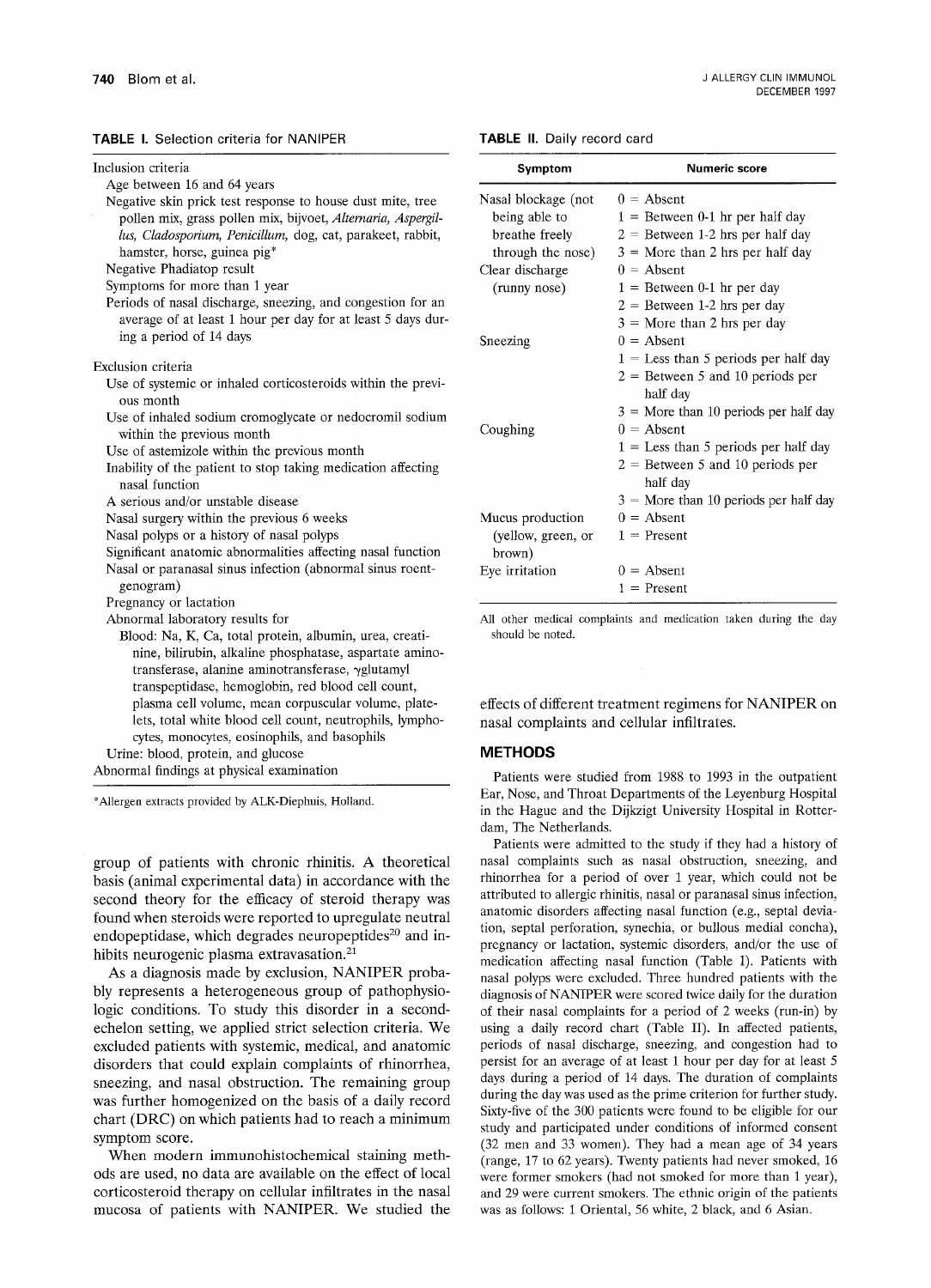

**FIG. 1.** Study design. 200, FPANS 200 μg OD; 400, FPANS 200 μg BD.

## **Study design**

A single-investigator, multicenter, double-blind, placebocontrolled study was done. All patients started with a run-in period of 2 weeks during which they received placebo doses of aqueous spray and recorded their nasal complaints. Eligible patients were randomized into one of four different treatment regimens: placebo administered twice daily (BD) for 8 weeks, FPANS (200  $\mu$ g) once daily (OD) and placebo OD for 8 weeks, FPANS (200  $\mu$ g) OD and placebo OD for 4 weeks followed by FPANS (200  $\mu$ g) BD for 4 weeks, and FPANS (200  $\mu$ g) BD for 8 weeks (Fig. 1). The treatment period was divided into two periods of 4 weeks. Terfenadine tablets (60  $\mu$ g) were used as rescue medication. The study protocol was approved by the ethical review committees and conducted in accordance with the Declaration of Helsinki.

#### **Symptom scores**

For each of the symptoms of nasal blockage, sneezing, and rhinorrhea on waking and during the rest of the day, the scores were summarized separately by the percentage of symptom-free days as done by Scadding et al.<sup>9</sup> The scores for coughing, mucus production, eye irritation, and number of terfenadine tablets used were recorded.

At every visit the subjects also rated the intensity of their nasal symptoms during the last 3 days on a visual analog scale (VAS) (0 to 10 cm; 0 represented absence of symptoms and 10 represented severe intensity of symptoms). This was pragmatically considered to be the golden mean for moderating the extremes in nasal symptoms per patient by scoring intensity of symptoms over several days and by having a reasonably reliable recollection period of only 3 days. At each clinic visit the investigator scored the severity of the patient's symptoms of nasal blockage, sneezing, rhinorrhea, and postnasal drip on a scale of 0 to 3 ( $0 =$  no symptoms,  $1 =$  mild symptoms,  $2 =$  moderate symptoms, and  $3$  = severe symptoms). The nose was assessed by rhinoscopy. Turbinate swelling, crusting, bleeding, color of mucosa, and secretions were noted as normal or abnormal.

#### **Safety**

Safety was assessed by monitoring adverse events at each clinic visit. Biochemistry, hematology, and urinalysis results were determined at baseline and at the end of treatment.

**TABLE** III. Monoclonal antibodies used to study **nasal** mucosal biopsy specimens of patients and control subjects

| Antibody      | <b>Specificity</b> | Titer | Source                                                                 |
|---------------|--------------------|-------|------------------------------------------------------------------------|
| OKT6          | CD1                | 1:100 | Dept. Immunology, Erasmus<br>University, Rotterdam,<br>The Netherlands |
| Leu-4         | CD <sub>3</sub>    | 1:25  | BD, Dorset, U.K.                                                       |
| $Len-3$       | CD4                | 1:50  | BD, Dorset, U.K.                                                       |
| Leu- $2$      | CD8                | 1:100 | BD. Dorset, U.K.                                                       |
| $\alpha$ -IgE | IgE                | 1:250 | Central laboratory of the                                              |
|               |                    |       | Netherlands Red Cross                                                  |
|               |                    |       | Blood Transfusion Service                                              |
|               |                    |       | (CLB), Amsterdam, The                                                  |
|               |                    |       | Netherlands                                                            |
| II.2r         | CD25               | 1:150 | BD, Dorset, U.K.                                                       |
| BMK13         | MBP                | 1:200 | Sanbio, Uden, The Nether-<br>lands                                     |
| B7            | Chymase            | 1:100 | Chemicon, Temecula, Calif                                              |
| G3            | Tryptase           | 1:250 | Chemicon. Temecula. Calif                                              |

## **Nasal biopsies**

Nasal biopsies were performed after the run-in period, after 4 weeks of treatment, and after 8 weeks of treatment in each patient (Fig. 1). After randomization of the biopsy side, specimens of the nasal mucosa were taken from the lower edge of the inferior turbinate, about 2 cm posterior to the front edge, by using a Gerritsma forceps (Entermed, Woerden, The Netherlands) with a cup diameter of 2.5 mm.<sup>22</sup> Local anesthesia was obtained by placing a cotton-wool carrier with 50  $\mu$ g of cocaine and one drop of epinephrine (1:1000) under the inferior turbinate without touching the biopsy site. The specimens were embedded in Tissue-Tek II Optical Clear Tissue (O.C.T.; Sakura Finetek Europe BV, Zoeterwoude, The Netherlands) compound and frozen immediately.

#### **Nasal brush cytology**

After the run-in period, a nasal brush sample was taken from the middle nasal meatus contralateral to the biopsy side by using the Gynobrush (Medeco, Eindhoven, The Netherlands).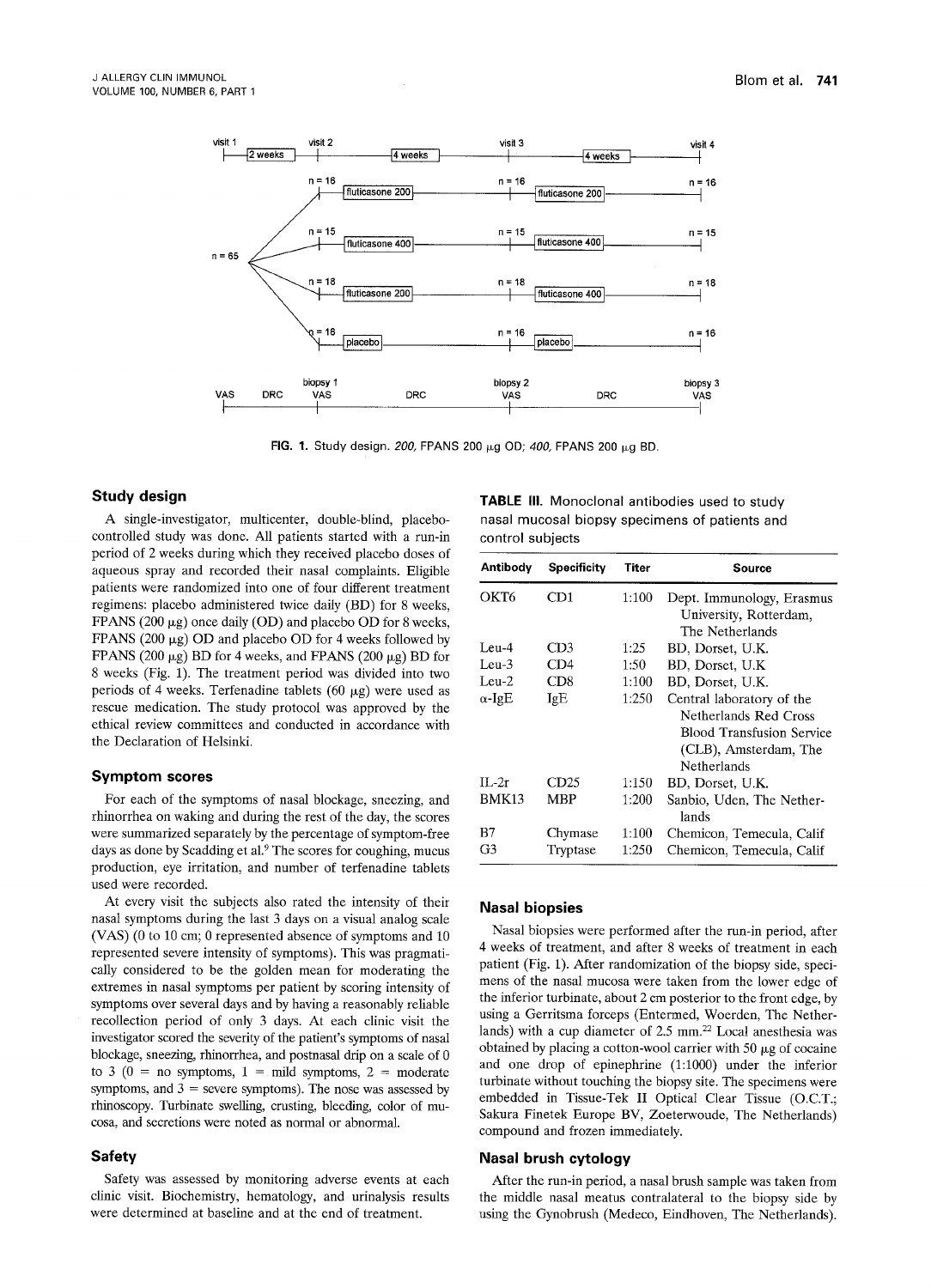

FIG. 2. Mean increase in the percentage of symptom-free days recorded on DRC during days 1 to 70. Comparison of first 14 days (between visits 1 and 2) and last 14 days (between visits 3 and 4).  $*p < 0.05$ (FPANS vs placebo).



FIG. 3. Mean sum score and SD are shown for different treatment regimens in week preceding each visit.

The brush was immediately placed in RPMI 52400 (Life Technologies, Breda, The Netherlands). Within 3 days, cytospin preparations were made and cells were stained with May-Grunwald-Giemsa stain and toluidine blue.<sup>23</sup>

#### **Staining procedures**

Monoclonal antibodies (mAbs) directed against CD1, CD3, CD4, CD8, CD25, IgE, major basic protein, chymase, and tryptase (Table III) were used together with the supersensitive immunoalkaline phosphatase method. Sections of the nasal mucosa (6  $\mu$ m) were cut on a cryostat (Jung Frigocut 2800E/ 20/40), transferred to poly-l-lysine-coated microscope slides, dried, and fixed in acetone for 10 minutes at room temperature. They were then rinsed in phosphate-buffered saline (PBS) (pH 7.6), placed in a half-automatic stainer (Sequenza, Shandon), incubated with 2% bovine serum albumin in PBS for 10 minutes, and incubated with normal goat serum (Central laboratory of the Netherlands Red Cross Blood Transfusion Service, Amsterdam, The Netherlands) for 10 minutes. The slides were subsequently incubated with the mAbs for 60 minutes at room temperature. The sections were then rinsed again in PBS for 5 minutes and incubated for 30 minutes with a biotinylated goat anti-mouse (1:50) immunoglobulin antiserum (Biogenics, Klinipath, Duiven, The Netherlands), rinsed successively in PBS, incubated with streptavidin AP (1:50) (Biogenics, Klinipath) for 30 minutes at room temperature, rinsed in PBS and Tris buffer (pH 8.5), and incubated for 30 minutes with a new fuchsin substrate (Chroma, Kongen, Germany) at room temperature. Finally, sections were rinsed with distilled water, counterstained with Gills hematoxylin (Polysciences, Inc.) and mounted in glycerin-gelatin. Control staining was performed by substitution with PBS and incubation with an irrelevant mAb of the same subclass. The cytospin preparations were stained with toluidine blue (pH 0.5) for 5 minutes, and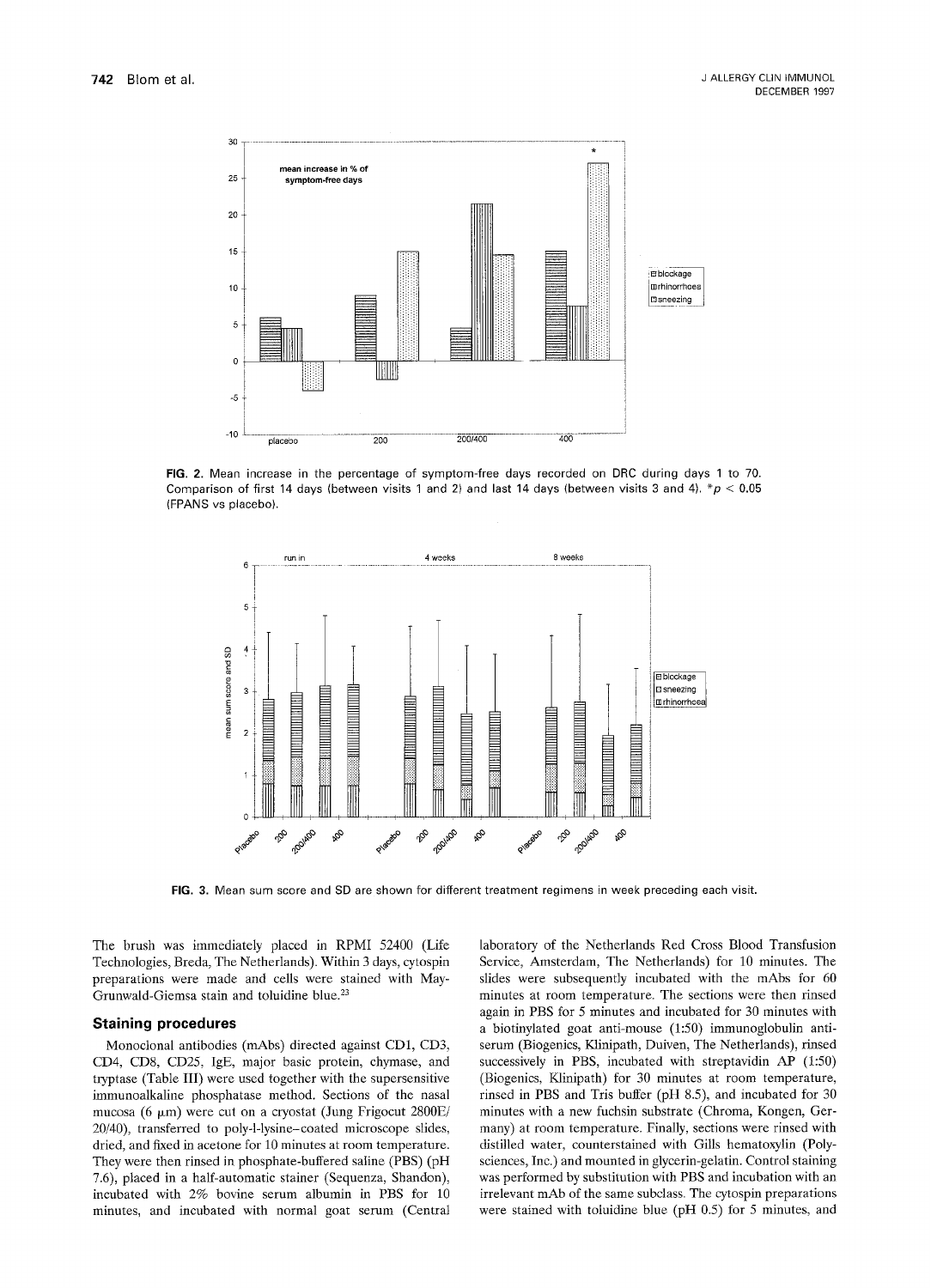

FIG. 4. Mean VAS and SD are shown as recorded during each visit.

counts were performed immediately.<sup>24</sup> Separate cytospin preparations were stained with May-Grunwald-Giemsa stain to study eosinophils.

## **Light-microscopic evaluation**

Stained cells were counted in two sections of each biopsy specimen. The epithelium and lamina propria were evaluated separately. The total surface area of a section and its main parts (i.e., the epithelium and the lamina propria) were estimated with the use of the Kontron Image Analysis System Videoplan (Zeiss). The number of cells per square millimeter was calculated for the epithelium and the lamina propria.

#### **Statistics**

The mean sum scores for blockage, sneezing, and congestion were calculated during the week previous to visit 2, the week previous to visit 3, and the week previous to visit 4 because the effect of FPANS on nasal symptoms in our clinical experience reaches a steady state 1 to 2 weeks after the start of treatment. To moderate the fluctuations in DRC scores per patient, the mean sum score for 1 week was used. Statistical analysis of symptoms was carried out by testing differences from baseline among the four treatment groups (Kruskal-Wallis analysis of variance). Assessment by the investigator was analyzed with the chi-square test for trend.

The biopsy data of the FPANS 200  $\mu$ g OD group and the FPANS 200  $\mu$ g OD followed by BD group were pooled for biopsy number 2 because these groups received the same treatment up to that moment (the first 4 treatment weeks). The Mann-Whitney U test was used to compare the differences in cell counts between different pairs of groups after significance had been established by using the Kruskal-Wallis analysis of variance among the four treatment groups. A  $p$  value less than 0.05 was considered a significant difference.

We calculated the Spearman rank correlations between changes in cell numbers and the changes in the VAS scores per randomization group.

# **RESULTS Symptom scores**

Fig. 2 shows the changes in the percentage of symptom-free days during the treatment compared with baseline. A small decrease in symptoms was found, which only reached significance for sneezing. The mean increase in the percentage of symptom-free days for sneezing in the FPANS 200  $\mu$ g BD group was significantly better than that in the placebo group when baseline and 8 weeks of treatment were compared (28% increase in percent points for the FPANS 200  $\mu$ g BD group vs 5% decrease in percent points for the placebo group). No significant difference between the four treatment groups was seen for coughing, mucus production, eye irritation, and number of terfenadine tablets used. No significant changes were seen for the mean sums of the scores (Fig. 3) (1 week before each visit) or the VAS score (Fig. 4) among the four treatment groups. There were no statistically significant differences among the four treatment regimens in the investigators' assessments of symptoms and rhinoscopy at clinic visits.

We found no correlation greater than 0.7 absolutely, which approximately coincides with testing at an  $\alpha$  of 0.01 between cell counts and nasal symptoms, given the size of the randomization groups.

No major adverse events occurred, and there were no relevant changes in the routine biochemical tests, hematologic tests, or urinalysis.

#### **Nasal brushes**

Five hundred cells were counted per cytospin. Toluidine blue-positive cells were found in just one cytospin (50 toluidine-blue positive cells per 500). Small numbers of eosinophils (<4 of 500) were sporadically (9- $\delta$ f 195 brushes) found in cytospins stained with May-Grunwald-Giemsa stain.

## **Biopsy specimens**

The sections of the nasal mucosa had an average surface area of  $1.6 \text{ mm}^2$  and usually showed a lining of ciliated columnar epithelium with or without goblet cells, partially stratified cuboidal epithelium, or both. The lamina propria usually consisted of a looser subepithelial cell-rich layer with most of the mucous glands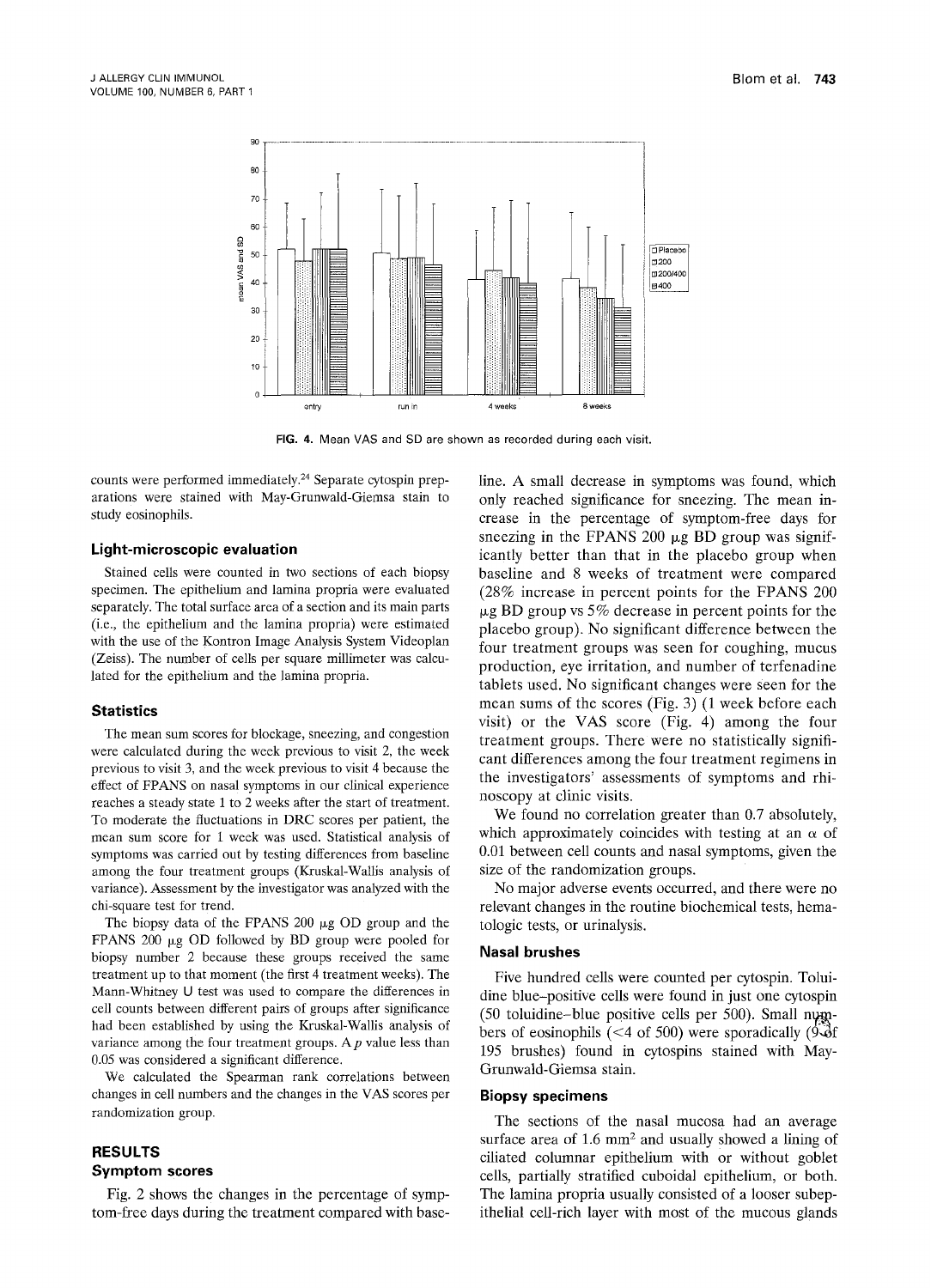|                |         |                  | Run-in    | 4 weeks          |           | 8 weeks                 |            |
|----------------|---------|------------------|-----------|------------------|-----------|-------------------------|------------|
|                |         | Median           | 25%-75%   | Median           | 25%-75%   | Median                  | 25-75%     |
| Epithelium     |         |                  |           |                  |           |                         |            |
| CD1            | Placebo | 55               | 22-134    | 23               | $0 - 122$ | 50                      | 27-126     |
|                | 200     | 52               | 4-150     | $\overline{0}$   | $0 - 3$   | 3                       | $0 - 17$   |
|                | 200/400 | 83               | 35-110    | 0                | $0 - 16$  | $\mathbf{0}$            | $0 - 3$    |
|                | 400     | 50               | 8-129     | 0                | $0-0$     | $\mathbf{0}$            | $0-0$      |
| CD3            | Placebo | 936              | 423-1143  | 488              | 250-848   | 347                     | 215-656    |
|                | 200     | 623              | 471-800   | 115              | 60-477    | 145                     | 50-463     |
|                | 200/400 | 652              | 331-1208  | 192              | 71-383    | 65                      | 14-114     |
|                | 400     | 403              | 257-789   | 151              | 38-348    | 210                     | 10-317     |
|                |         |                  |           | 255              | 104-514   | 187                     | 86-331     |
| CD4            | Placebo | 386              | 190-544   |                  |           |                         |            |
|                | 200     | 486              | 327-1192  | 63               | 14-162    | 78                      | 10-167     |
|                | 200/400 | 453              | 277-674   | 195              | 43-343    | 30                      | 11-76      |
|                | 400     | 336              | 184-716   | 20               | 6-93      | 33                      | 13-98      |
| CD8            | Placebo | 518              | 288-1018  | 224              | 129-629   | 92                      | 37-241     |
|                | 200     | 531              | 156-997   | 135              | 102-335   | 128                     | 57-145     |
|                | 200/400 | 448              | 127-663   | 141              | 73-228    | 24                      | 9-80       |
|                | 400     | 310              | 133-680   | 69               | 14-206    | 24                      | 7-103      |
| CD25           | Placebo | 20               | $2 - 39$  | 15               | 6-38      | 20                      | 5-34       |
|                | 200     | $\boldsymbol{0}$ | $0 - 20$  | $\overline{4}$   | $0 - 36$  | $\overline{\mathbf{4}}$ | $0 - 13$   |
|                | 200/400 | 8,5              | $0 - 24$  | $\boldsymbol{0}$ | $0 - 59$  | $\overline{7}$          | $0 - 32$   |
|                | 400     | $\boldsymbol{0}$ | $0 - 18$  | $\boldsymbol{0}$ | $0 - 20$  | $\overline{4}$          | $0 - 27$   |
|                |         | $\overline{0}$   | $0 - 7$   | 0                | $0-5$     | $\boldsymbol{0}$        | $0 - 10$   |
| <b>BMK 13</b>  | Placebo |                  |           |                  | $0-0$     | $\boldsymbol{0}$        | $0 - 0$    |
|                | 200     | $\bf{0}$         | $0 - 8$   | $\bf{0}$         |           |                         |            |
|                | 200/400 | $\boldsymbol{0}$ | $0-0$     | 0                | $0-0$     | $\mathbf 0$             | $0-0$      |
|                | 400     | $\overline{0}$   | $0 - 1$   | $\bf{0}$         | $0-0$     | $\overline{0}$          | $0-0$      |
| Tryptase       | Placebo | $\mathbf{0}$     | $0 - 20$  | $\bf{0}$         | $0-0$     | $\overline{0}$          | $0 - 2$    |
|                | 200     | $\boldsymbol{0}$ | $0-0$     | $\bf{0}$         | $0-0$     | $\mathbf{0}$            | $0-0$      |
|                | 200/400 | $\mathbf 0$      | $0 - 12$  | $\bf{0}$         | $0 - 0$   | $\overline{0}$          | $0-0$      |
|                | 400     | $\overline{0}$   | $0-3$     | $\bf{0}$         | $0-0$     | $\theta$                | $0-0$      |
| Chymase        | Placebo | $\bf{0}$         | $0 - 10$  | $\boldsymbol{0}$ | $0-0$     | $\boldsymbol{0}$        | $0-0$      |
|                | 200     | 3                | $0 - 22$  | $\boldsymbol{0}$ | $0-0$     | $\bf{0}$                | $0 - 0$    |
|                | 200/400 | $\overline{2}$   | $0-8$     | $\boldsymbol{0}$ | $0-0$     | $\boldsymbol{0}$        | $0-0$      |
|                | 400     | $\mathbf 0$      | $0 - 5$   | $\boldsymbol{0}$ | $0-0$     | $\boldsymbol{0}$        | $0-0$      |
| IgE            | Placebo | 7,5              | $0 - 45$  | $\overline{4}$   | $0 - 38$  | 19                      | $0 - 75$   |
|                | 200     | $\boldsymbol{0}$ | $0-6$     | $\boldsymbol{0}$ | $0-0$     | $\boldsymbol{0}$        | $0 - 14$   |
|                | 200/400 | $\boldsymbol{0}$ | $0 - 100$ | 4                | $0 - 33$  | 10                      | $0 - 53$   |
|                |         | $\boldsymbol{0}$ | $0 - 80$  | $\mathbf 0$      | $0 - 16$  | $\boldsymbol{0}$        | $0-0$      |
|                | 400     |                  |           |                  |           |                         |            |
| Lamina propria |         |                  |           |                  |           |                         |            |
| CD1            | Placebo | 4                | $1 - 33$  | 5                | $0 - 7$   | 7                       | $2.5 - 30$ |
|                | 200     | 3                | $0-9$     | $\boldsymbol{0}$ | $0 - 1$   | $\mathbf{1}$            | $0 - 4$    |
|                | 200/400 | 7                | $3 - 14$  | $\boldsymbol{0}$ | $0-6$     | 0                       | $0 - 2$    |
|                | 400     | $\overline{4}$   | $1-18$    | $\boldsymbol{0}$ | $0-0$     | $\boldsymbol{0}$        | $0-0$      |
| CD3            | Placebo | 586              | 446-1104  | 352              | 270-613   | 543                     | 366-688    |
|                | 200     | 446              | 274-804   | 397              | 147-537   | 386                     | 237-814    |
|                | 200/400 | 769              | 495-921   | 440              | 253-686   | 278                     | 199-476    |
|                | 400     | 405              | 226-741   | 347              | 271-576   | 355                     | 125-1137   |
| CD4            | Placebo | 416              | 289-644   | 337              | 211-451   | 372                     | 267-749    |
|                | 200     | 309              | 206-536   | 187              | 139-518   | 393                     | 161-748    |
|                | 200/400 | 479              | 319-766   | 335              | 161-392   | 300                     | 187-506    |
|                | 400     | 325              | 162-586   | 152              | 73-517    | 284                     | 204-529    |
| CD8            | Placebo | 376              | 200-655   | 279              | 188-329   | 186                     | 111-399    |
|                | 200     | 324              | 140-415   | 142              | 92-340    | 195                     | 123-401    |
|                | 200/400 | 292              | 174-603   | 296              | 216-479   | 155                     | 108-229    |
|                |         |                  |           |                  |           | 208                     | 93-412     |
|                | 400     | 329              | 151-476   | 136              | 87-348    |                         |            |
| CD25           | Placebo | 10               | $1 - 35$  | 12               | 8-46      | $30\,$                  | 12-49      |
|                | 200     | 0,5              | $0-5$     | 3                | $1 - 3$   | 17                      | $3 - 38$   |
|                | 200/400 | 6                | $0 - 13$  | 7                | $0 - 43$  | 14                      | $6 - 22$   |
|                | 400     | $\overline{c}$   | $0 - 75$  | 15               | $1 - 33$  | 10                      | 5-34       |

TABLE IV. Median cell numbers and 25th percentile and 75th percentile for the various treatment regimens at the end of the run-in period (after 4 weeks and 8 weeks of treatment)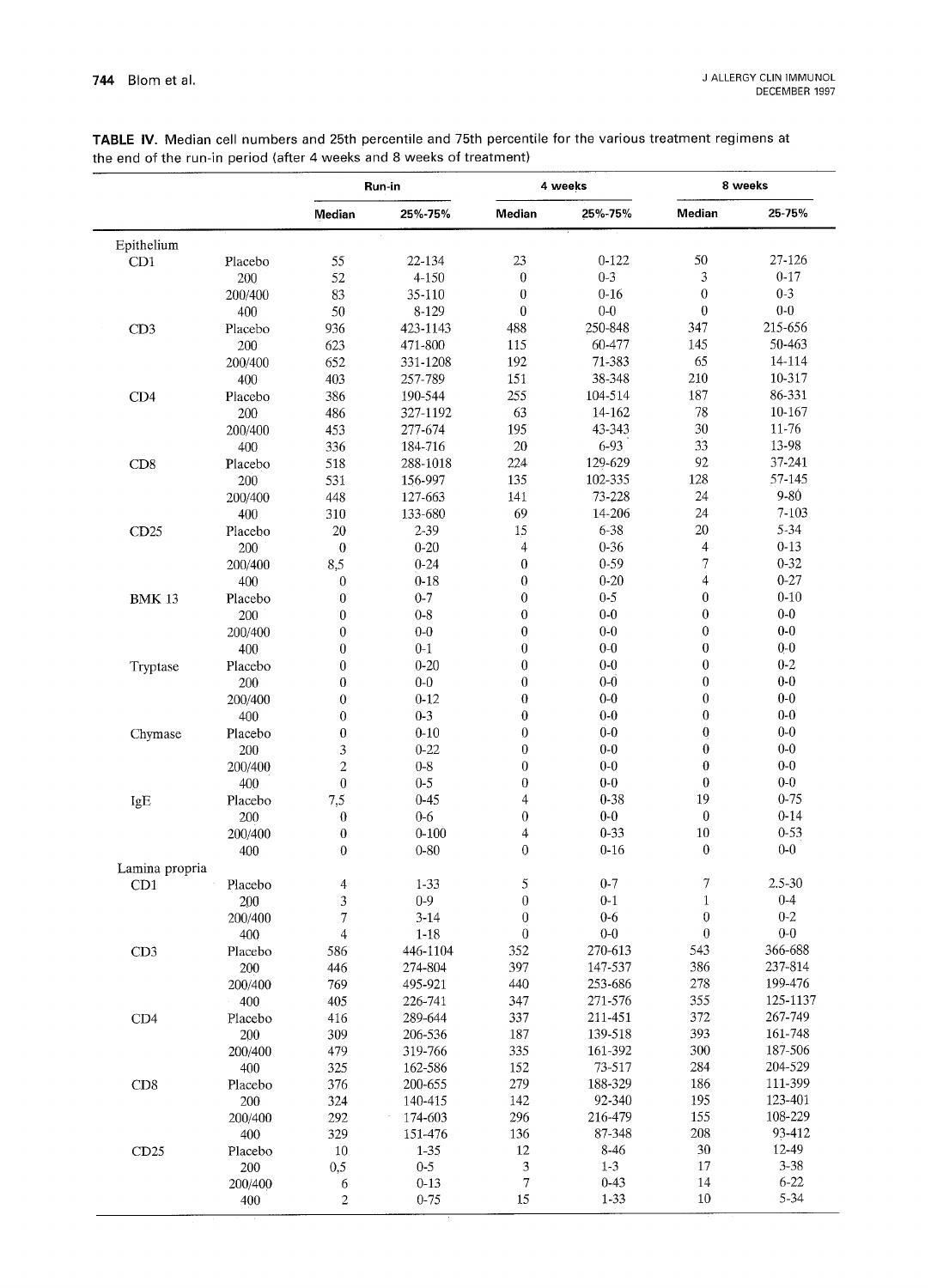## **TABLE IV. Cont'd**

|          |         | Run-in   |          | 4 weeks  |           | 8 weeks  |           |  |
|----------|---------|----------|----------|----------|-----------|----------|-----------|--|
|          |         | Median   | 25%-75%  | Median   | 25%-75%   | Median   | 25-75%    |  |
| BMK13    | Placebo | 6        | $0 - 18$ | 3        | $1-19$    | 8        | $1 - 25$  |  |
|          | 200     | 2,5      | $0 - 8$  | $\theta$ | $0-3$     | 0        | $0 - 9$   |  |
|          | 200/400 | $\theta$ | $0 - 3$  | 0        | $0-13$    | $\theta$ | $0 - 2$   |  |
|          | 400     | 1,5      | $0 - 4$  |          | $0 - 11$  | $\theta$ | $0 - 3$   |  |
| Tryptase | Placebo | 94       | 54-131   | 39       | 28-75     | 50       | 19-78     |  |
|          | 200     | 86       | 43-117   | 18       | $1 - 58$  | 17       | 8-68      |  |
|          | 200/400 | 59       | 33-94    | 31       | 16-39     | 24       | 14-37     |  |
|          | 400     | 66       | 34-79    | 36       | 13-55     | 19       | 10-35     |  |
| Chymase  | Placebo | 86       | 47-125   | 73       | 46-109    | 53       | 25-106    |  |
|          | 200     | 69       | 39-139   | 59       | 27-97     | 46       | 18-86     |  |
|          | 200/400 | 61       | 51-105   | 53       | $35 - 63$ | 49       | $27 - 66$ |  |
|          | 400     | 62       | 53-75    | 43       | 27-67     | 25       | 12-37     |  |
| IgE      | Placebo | 36       | 5-98     | 24       | $5 - 79$  | 32       | 8-121     |  |
|          | 200     | 6        | $1-43$   | 19       | $4 - 37$  | 11       | $4 - 27$  |  |
|          | 200/400 | 31       | 17-99    | 21       | $3-59$    | 26       | 6-69      |  |
|          | 400     | 9        | $1-52$   | 21       | 14-47     | 9        | $0 - 27$  |  |

|           | <b>TABLE V.</b> Statistical evaluation after 4 weeks of |  |  |
|-----------|---------------------------------------------------------|--|--|
| treatment |                                                         |  |  |

|                 | 400 vs 200 $+$<br>200/400 | $200 + 200/400$<br>vs placebo | 400 vs<br>placebo |
|-----------------|---------------------------|-------------------------------|-------------------|
| Epithelium      |                           |                               |                   |
| CD <sub>1</sub> |                           |                               |                   |
| CD <sub>3</sub> |                           |                               |                   |
| CD 4            |                           |                               |                   |
| CD <sub>8</sub> |                           |                               |                   |
| CD 25           |                           |                               |                   |
| <b>BMK 13</b>   |                           |                               |                   |
| Tryptase        |                           |                               |                   |
| Chymase         |                           |                               |                   |
| IgE             |                           |                               |                   |
| Lamina propria  |                           |                               |                   |
| CD <sub>1</sub> |                           |                               |                   |
| CD <sub>3</sub> |                           |                               |                   |
| CD <sub>4</sub> |                           |                               |                   |
| CD <sub>8</sub> |                           |                               |                   |
| CD 25           |                           |                               |                   |
| <b>BMK 13</b>   |                           |                               |                   |
| Tryptase        |                           |                               |                   |
| Chymase         |                           |                               |                   |
| IgE             |                           |                               |                   |

The biopsy data from the FPANS 200 OD group and the data from the FPANS 200 OD for 4 weeks followed by FPANS 200 BD for 4 weeks group are pooled because these groups received the same treatment up to 4 weeks.

*Single arrow,*  $p < 0.005$ ; *double arrow,*  $p < 0.01$ ; *triple arrow,*  $p < 0.001$ .

and a deeper collagenous cell-poor layer. All sections were sufficiently deep to assess both layers. The sections were generally of good quality. Two biopsy specimens could not be evaluated because one had been defrosted and one had been misplaced. The mAb supersensitive immunoalkaline phosphatase staining showed red cells against a blue counterstained background. T lymphocytes, small round cells, were abundantly present in the **TABLE** Vl. Statistical evaluation after 8 **weeks of**  treatment

|                  | 200 vs<br>placebo | 400 vs<br>placebo | 200/400<br>VS<br>placebo | $400$ vs<br>200 | 400 vs<br>200/400 |
|------------------|-------------------|-------------------|--------------------------|-----------------|-------------------|
| Epithelium       |                   |                   |                          |                 |                   |
| CD <sub>1</sub>  |                   |                   |                          |                 |                   |
| CD <sub>3</sub>  |                   |                   | ↓↓↓                      |                 |                   |
| CD <sub>4</sub>  |                   |                   |                          |                 |                   |
| CD <sub>8</sub>  |                   |                   |                          |                 |                   |
| CD <sub>25</sub> |                   |                   |                          |                 |                   |
| <b>BMK 13</b>    |                   |                   |                          |                 |                   |
| Tryptase         |                   |                   |                          |                 |                   |
| Chymase          |                   |                   |                          |                 |                   |
| IgE              |                   |                   |                          |                 |                   |
| Lamina propria   |                   |                   |                          |                 |                   |
| CD <sub>1</sub>  |                   | J J J             |                          |                 |                   |
| CD <sub>3</sub>  |                   |                   | ↓↓                       |                 |                   |
| CD 4             |                   |                   |                          |                 |                   |
| CD <sub>8</sub>  |                   |                   |                          |                 |                   |
| CD 25            |                   |                   |                          |                 |                   |
| <b>BMK 13</b>    |                   |                   |                          |                 |                   |
| Tryptase         |                   |                   |                          |                 |                   |
| Chymase          |                   |                   |                          |                 |                   |
| IgE              |                   |                   |                          |                 |                   |
|                  |                   |                   |                          |                 |                   |

*Single arrow,*  $p < 0.05$ ; *double arrow,*  $p < 0.01$ ; *triple arrow,*  $p < 0.001$ .

epithelium and the lamina propria. Sometimes clusters of T cells were found in the epithelium or the lamina propria (500 to 1000 cells). The occurrence of these clusters did not differ between the groups. Langerhans cells, large dendritic cells, were found mostly in the epithelium. Only a few were present in the lamina propria. Mast cells were found mostly in the lamina propria and rarely in the epithelium. Eosinophils were rarely present in our material. Sometimes moderate infiltrates were found in the mucosa, but their occur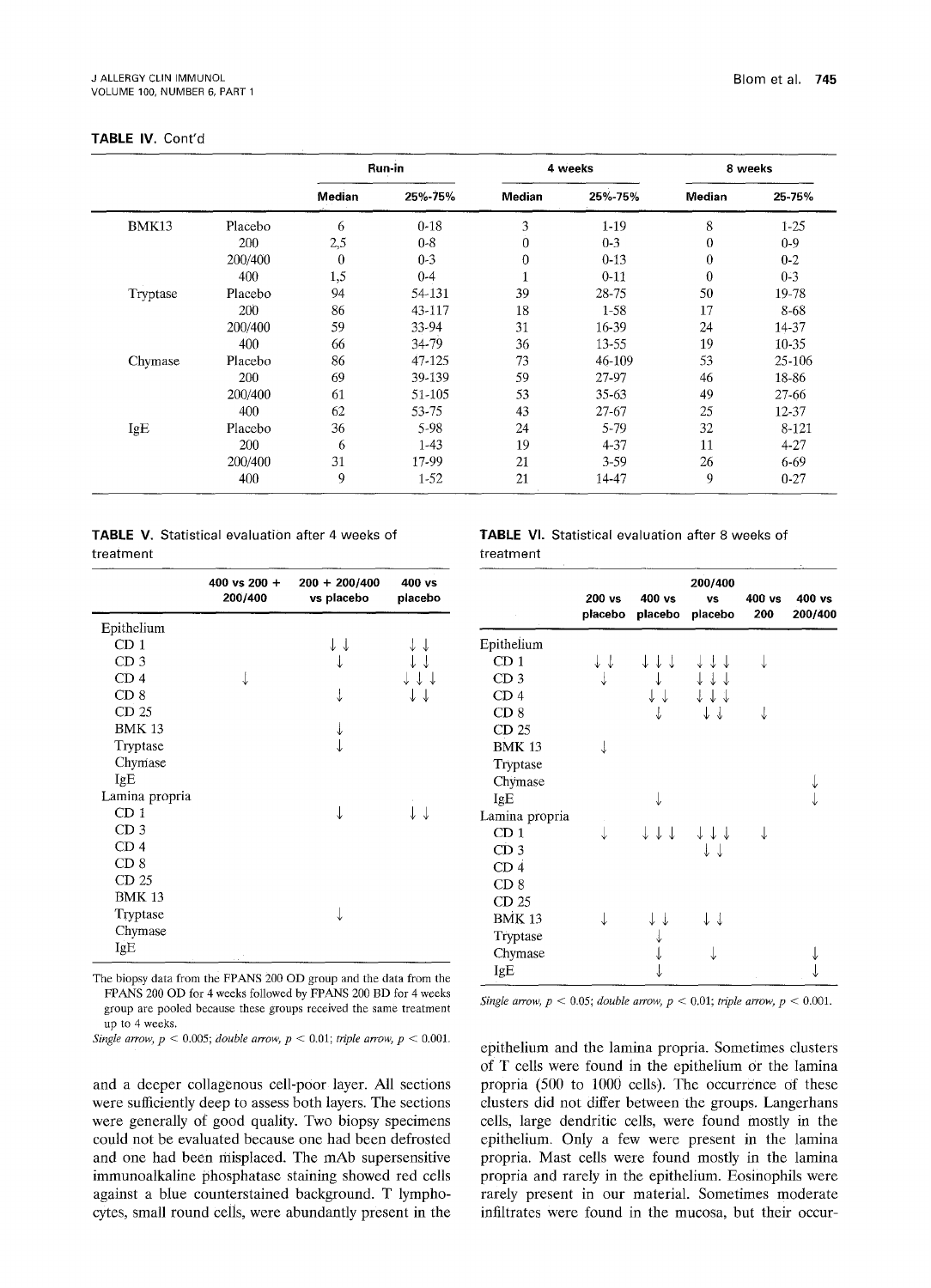rence did not differ among the groups in the first biopsy specimens.

## **Nasal mucosa**

Median cell numbers and 25th percentile and 75th percentile are shown for CD1-, CD3-, CD4-, CD8-, CD25-, IgE-, major basic protein-, tryptase-, and chymase-positive cells in the epithelium and lamina propria in Table IV. Table V (after 4 weeks of treatment) and Table VI (after 8 weeks of treatment) show the results after statistical evaluation for the different biopsy moments and treatment regimens. No significant difference was found between the different groups before treatment (biopsy number 1). A marked effect on the number of Langerhans cells and T cells was seen. The effect of the double-steroid dose was more marked than that of the single dose. No additional effect of 4 consecutive weeks of steroid treatment was found after the first 4 weeks of treatment in the epithelium. In the lamina propria, 4 extra weeks of treatment seemed to affect the mast cells and eosinophils if present.

## **DISCUSSION Patients**

We were surprised that of the 300 selected patients, only 65 satisfied our condition for inclusion of nasal complaints for more than 1 hour a day. This underscores the importance of the use of nasal symptom scores to characterize patients.

## **Symptoms**

The efficacy of 200  $\mu$ g of FPANS daily or 400  $\mu$ g of FPANS daily in treating nasal symptoms in this secondechelon strictly selected group proved to be no greater than that of placebo. This contrasts with previous reports. However, of these early studies, only the study by Malm et al.<sup>6</sup> ( $n = 22$ ) was placebo-controlled. Half of the patients in that study showed a nasal eosinophilia (patients with nonallergic rhinitis with eosinophilia syndrome), which is known to be associated with a good response to steroids.<sup>25</sup> In our study no eosinophilia was shown. Furthermore, in the study by Malm et al., the reduction of baseline complaints by placebo was larger than the additional effect of steroid therapy. The efficacy of placebo has to be attributed partially to wetting the nose twice a day with the spray.<sup>26</sup> Scadding et al.<sup>9</sup> reported on the clinical efficacy of topical steroids in a combined group of 371 patiens with allergic and nonallergic rhinitis. They concluded that topical steroids are efficacious in the treatment of allergic and nonallergic rhinitis. Unfortunately, no distinction was made between allergic and nonallergic patients as they were pooled in the separate treatment groups. The efficacy of treatment versus placebo was not separately tested for the nonallergic patients. The reported *overall* efficacy might perhaps be attributed to the known clinical efficacy in patients with allergic rhinitis. Furthermore, a significant reduction in nasal eosinophilia was seen in the nonallergic group, which was similar to that seen in the allergic

group, again suggesting a substantial number of patients with nonallergic rhinitis with eosinophilia syndrome.

The only significant decrease found in the percentage of symptom-free days was for sneezing, not the most important complaint of our patients. A significant effect was not found for any of the other assessment methods (i.e., VAS, DRC mean sum scores, assessment of nasal symptoms by investigator, and rhinoscopy). A small dose-dependent effect on symptoms, which was not significant, can be seen in the different graphs. Considering the aforementioned results, we believe that the effect of FPANS on nasal symptoms in patients with NANIPER as we selected them is not clinically relevant. We believe that the patients with NANIPER seen by specialists these days do not have a cell-mediated disease.<sup>27</sup> Currently, nasal steroids are often used as the first line of treatment before referring patients to a specialist. It is thus possible that the referred patients with NANIPER are mostly steroid nonresponders, which is in accordance with our clinical experience.

# **Cells**

The concept of NANIPER being caused by a neurogenie inflammation, as presented by Wollf and others, 15 is not supported by our findings. First, we found no differences in the numbers of inflammatory cells between patients and control subjects.<sup>27</sup> Second, there is a lack of efficacy of nasal steroids in this group, whereas these steroids have been reported to be efifcacious in induced neurogenic inflammation.<sup>21</sup>

The absence of a correlation between the marked reduction in cell numbers of the immunocompetent cells and nasal complaints could be the result of two different phenomena. Either our groups are too small to measure an effect on nasal complaints, (although our group is larger than those of Malm et al.  $[n = 22]$ <sup>6</sup> and Pipkorn and Berge  $[n = 12]^8$  who did find a significant reduction in nasal complaints) or the reduction in cell numbers by the steroid therapy in NANIPER is not clinically relevant. The reported reductions in cell numbers in response to the steroid treatment in allergic rhinitis are preceeded by an increase of immunocompetent cells in response to the allergic stimulus. In NANIPER, however, no significant differences were found in immunocompetent cell numbers between patients and healthy control subjects.<sup>27</sup> Therefore it is more likely that the absence of a correlation in this study is relevant.

The steroid effect in the nose seems to be cell-specific and not disease-specific. The Langerhans cells seem to be most sensitive to steroid therapy, as in allergic rhinitis. 4 The T cells in the epithelium are also sensitive but to a lesser extent. Although our NANIPER data suggest only a moderate effect on eosinophils and mast cells, which is not in line with the allergy data, this is probably due to the relative absence of these cells in NANIPER when compared with allergic rhinitis. If, even in small numbers, eosinophils and mast cells are present in patients with NANIPER, they are also reduced. There is an additional effect on cells if the dose of FPANS is